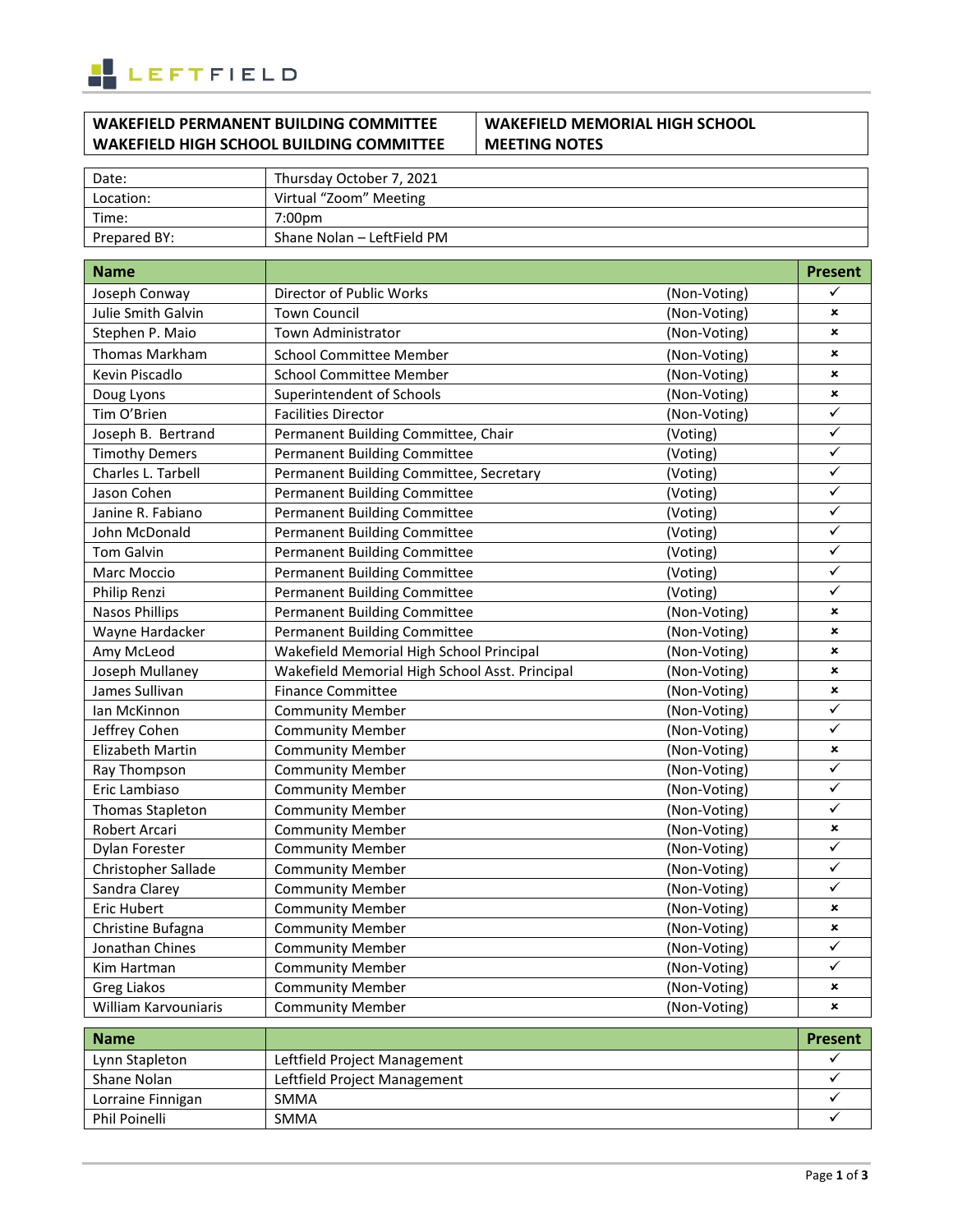

I. Meeting called to order at approximately 7:00PM

#### II. Administrative Actions

A. *Meeting Minutes*

The meeting minutes of the 07/15/21 Permanent Building Committee/School Building Committee: Wakefield Memorial High School were presented for review.

*Chip Tarbell made a motion to approve the Wakefield Memorial High School Meeting Minutes dated 07/15/21 as presented. Seconded by Jason Cohen. Motion was approved unanimously.* 

The meeting minutes of the 09/09/21 Permanent Building Committee/School Building Committee: Wakefield Memorial High School were presented for review.

*Chip Tarbell made a motion to approve the Wakefield Memorial High School Meeting Minutes dated 09/09/21 as presented. Seconded by Jason Cohen. Motion was approved unanimously.* 

#### B. Invoices

There (3) invoices in the total amount of \$16,008.00 were presented for review.

- 1. Leftfield LLC Invoice #5 dated 09/30/21 in the amount of \$22,000.00 Discussion: Phillip Renzi asked about the scope of work completed by the OPM. Shane Nolan noted it included procurement of designers, attendance at meetings, compilation of existing documentation and coordination of existing inspections and surveys. *Chip Tarbell made a motion to approve the Leftfield invoice #5 dated 09/30/21 in the amount of \$22,000.00. Seconded by Jason Cohen. On a roll call vote the motion was approved unanimously.*
- 2. SMMA Invoice #55663 dated 10/04/21 in the amount of \$27,500.00 *Chip Tarbell made a motion to* approve the SMMA Invoice #55663 dated 10//04/21 in the amount of \$27,500.00. Seconded by Jason Cohen. On a roll call vote the motion was approved unanimously.

## III. Project Schedule

Shane Nolan provided an overview of the Feasibility Study schedule and tasks to be completed during this phase. This includes the submissions of the following documents to MSBA:

- Preliminary Design Program (PDP) January 5, 2022
- Preferred Schematic Design (PSR) March 3, 2022
- Schematic Design (SD) September 1, 2022

## IV. Project Budget

Shane Nolan presented the Feasibility Study budget with the standard line items used by MSBA to process payment and reimbursement through their ProPay system. Total budget approved by the Town is \$2,000,000. Any changes to the individual line items will require a Budget Revision Request (BRR) to be approved by the Committee and submitted to MSBA. SN noted that there has been one BRR approved at the last Committee meeting had been submitted to MSBA for processing. This is reflected in the current budget presented.

Tom Stapleton asked about the budget allocated to the project. SN noted that the budget will be carefully monitored and updated on an ongoing basis. The executed OPM and Designer contracts were under the budget allowance and these savings have been moved to the "other" category. This category is essentially a contingency fund that can be used should any unforeseen events arise.